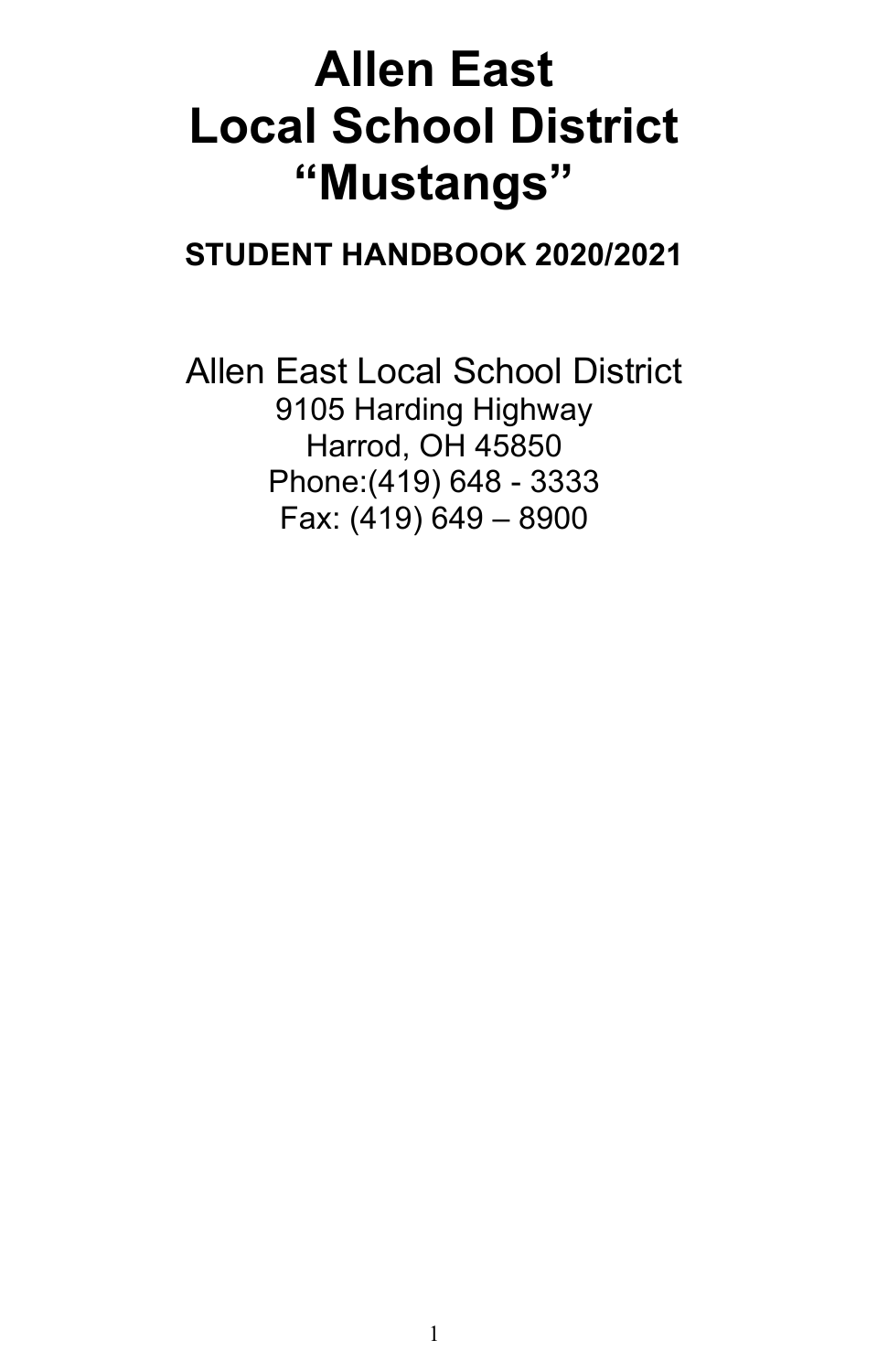Allen East is located at 9105 Harding Hwy. Harrod, Ohio. The Allen East Local School District is one of the six school districts in Allen County. The school colors are blue and white. Our mascot is the Mustang. **NOTE TO NEW STUDENTS**: Allen East High School Student Council, representing the entire school body, would like to welcome you to Allen East. This booklet is provided to answer some of your questions. This handbook is not all encompassing. Board policy will supersede items not specifically covered in this handbook. All Board policy, bylaws, and guidelines can be found on the district website: www.ae.k12.oh.us. Good luck and have a good year!

#### **LOCKER ASSIGNMENTS**

Student lockers, desks, cabinets, and similar property are the property of the Allen East Board of Education, provided to students as a convenience for their use. Lockers and other such property carry no expectation of privacy for the students who occupy them. School lockers, desks, cabinets etc. and their contents are subject to search by school authorities at any time and without warning.

#### **SURVEILLANCE CAMERAS**

This facility is equipped with a surveillance system. This system may be used to monitor student conduct and to assist in disciplinary action. The system also provides security to our facility, staff, students and guests.

#### **DISCIPLINE**

It is important to remember that the school's rules apply going to and from school, at school, on school property, at school-sponsored events, on school transportation, and on property not owned or controlled by the Board but that is connected to activities or incidents that have occurred on property owned or controlled by the Board. Furthermore, students may be disciplined for conduct that, regardless of where or when it occurs, is directed at a Board official or employee, or the property of such official or employee. Infractions of school bus rules may result in suspension or expulsion from the bus or from school. The Apollo Career Center is an extension of our school program; therefore, students who elect to attend the career center are subject to disciplinary action based upon the Student Code of Conduct of either Allen East High School and/or the Apollo Career Center. Consequently, conduct and/or involvement in any activity that may or does result in disciplinary action by one school may be grounds for similar disciplinary action by the other school.

Furthermore, the administration has the right to use discretion in interpreting and implementing rules of the handbook in compliance with Allen East Board Policy. This also means that the administration may develop appropriate rules and regulations as called for by various situations. If necessary, the administration may, in severe or unusual cases, discipline students in ways other than stated in the handbook.

The Allen East Board of Education supports the Assertive Discipline Program. All classrooms have their discipline plans approved by the building administrator, who is the final step of every classroom plan. Students review these plans with their teachers the first day of school.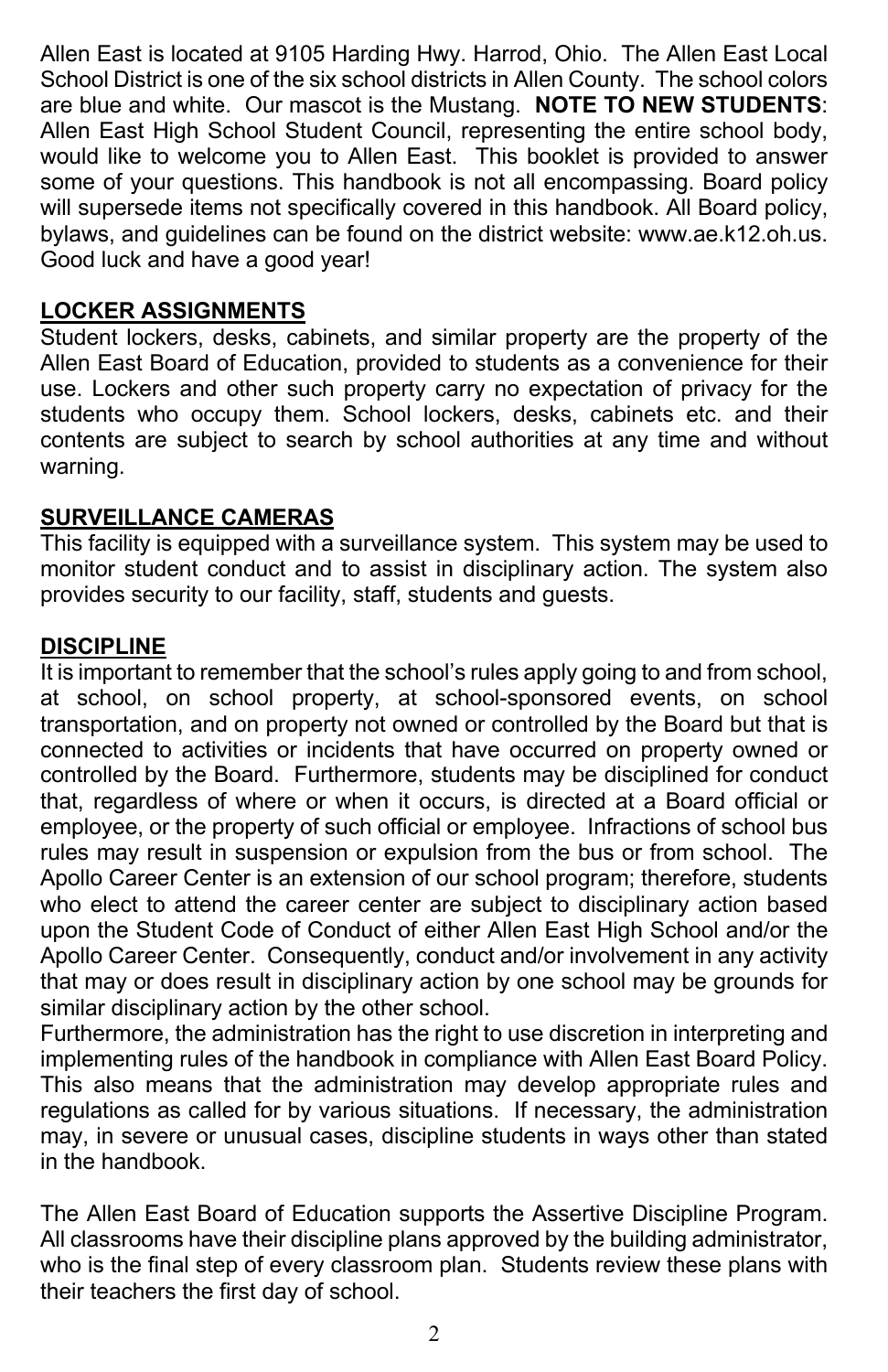The school is equipped with many interior & exterior surveillance cameras, which may be recording at any time.

The building principal is charged with the proper enforcement of discipline in the total school setting. The principal has the discretionary authority to use or authorize other certificated personnel to use any or all of the following disciplinary measures to correct behavior (no specific order is implied by this list):

- A. **Conferences** Could involve student, parent/guardian, teacher, administrator, counselor, psychologist, or all of these.
- B. **Detention**  Before school, after school.
- C. **After School Assignment** Assignment can be made by the building principal or teachers in grades 5-12 only. A student who accumulates more than 16 hours of After School Time in a given semester may be suspended. An assignment to After School Time is not subject to appeal.
- D. **Community Service-** In collaboration with parents, students may be assigned various light duty tasks to complete on school grounds or out in the community in lieu of suspension from school. This may include tasks such as sweeping, picking up trash, light cleaning, painting, dusting etc.
- E. **Temporary Removal from Class** Teacher may remove a student from class to the principal's office or designated area.
- F. **Suspension** Section 3313.66 O.R.C. permits the principal to suspend a pupil for a period not to exceed ten school days. Prior to the suspension, the pupil will be given written notice of the intention to suspend him/her and the reasons for the intended suspension: and the pupil will be provided an opportunity to appear at an informal hearing before either the principal, assistant principal, superintendent or the superintendent's designee, and challenge the reason for the intended suspension or otherwise explain the actions.
- G. **Emergency Removal** 3313.66 (C) O.R.C. provides that if a pupil's presence "poses a continuing danger to persons or property or an ongoing threat to disrupting the academic process either within a classroom or elsewhere on the school premises", then:
	- 1. The superintendent or principal may remove the student from curricular or extracurricular activities or from the school premises.
	- 2. A teacher may remove the pupil from curricular or extracurricular activities under his supervision but not from the school premises altogether.
	- 3. If a teacher makes an emergency removal, the reasons for the removal must be submitted to the principal as soon as practicable thereafter.
	- 4. If the superintendent or principal reinstates a student removed by a teacher prior to the hearing following removal, reasons in writing must be given to the teacher upon request.
	- 5. A hearing must be held as soon as practicable after the removal, but within 72 hours after the initial removal is ordered. Written notice of the hearing must be given to the pupil as soon as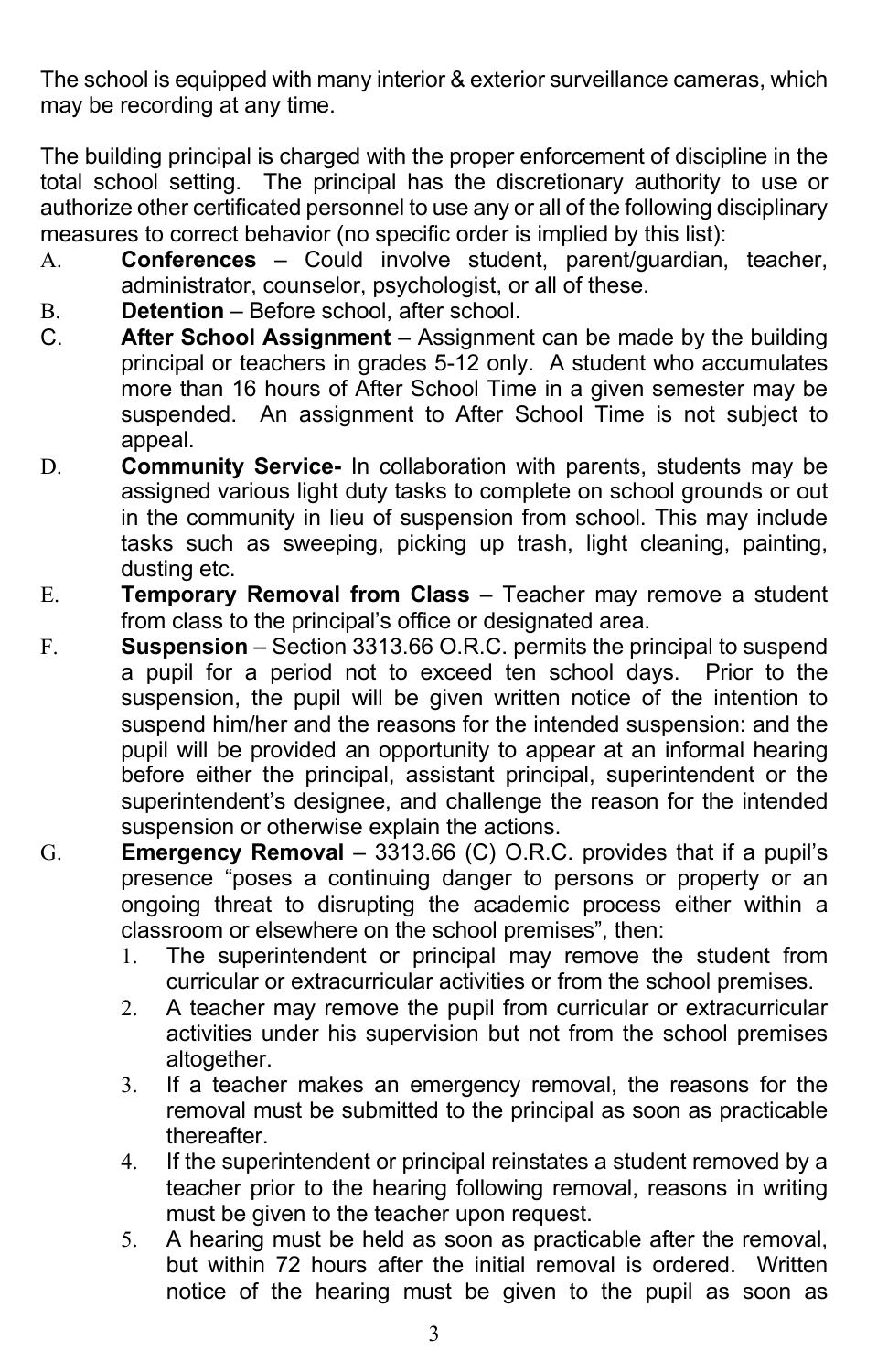practicable prior to the hearing. The hearing must be held in accordance with either the suspension or expulsion procedure depending on the probable action that will be taken. An important additional requirement is that the person who ordered, caused or requested the removal must be present at the hearing.

- H. **Expulsion** Section 3313.66 (B) O.R.C. permits only the superintendent to expel a student (for up to the end of the current school semester). The following due process procedure must be followed.
	- 1. The superintendent must give written notice to the pupil and parent, guardian or custodian. The notice must include the written reasons for the intended expulsion and state that the pupil and his parent, guardian, or representative have the opportunity to appear before the superintendent or designee to challenge the expulsion or explain the pupil's action. The notice must state the time and place to appear, which must not be less than three nor later than five days after the notice is given unless the superintendent grants an extension of time.
	- 2. The pupil or his parent, guardian, custodian, or representative may request an extension of time and the superintendent may grant the request. If an extension is granted, the superintendent is required to notify the pupil, his parent guardian, custodian, or representative of the new time and place.
	- 3. A hearing is held before the superintendent or his designee at the appointed time and place. The pupil, his parent, guardian, custodian, or representative is given the opportunity to defend against the charges.
	- 4. Written notification of the decision and the right to appeal to the Board of Education is required as it is for a suspension. The notice must include the reasons for the expulsion, the right to be represented in the appeal, and to request the hearing is held in executive session.

# **STUDENT CODE OF CONDUCT**

- 1. **Disruption of school** A student shall not use or attempt to use violence, force, noise, coercion, threat, intimidation, fear, passive resistance or any other conduct that would cause the disruption, or obstruction of any lawful mission, process or function of the school.
- 2. **Damage to school or private property** A student shall not damage or attempt to cause damage to school staff or private property either on school grounds or during a school activity, function, or event off school grounds. A student who accidentally defaces or damages school property or the property of another is obligated to notify school authorities of the damage and is liable to pay expenses. Failure to report such damage may entail disciplinary action.
- 3. **Theft/Extortion** A student shall not cause or attempt to take into possession, or have unauthorized possession of the public property or equipment of the school or the property of another person while under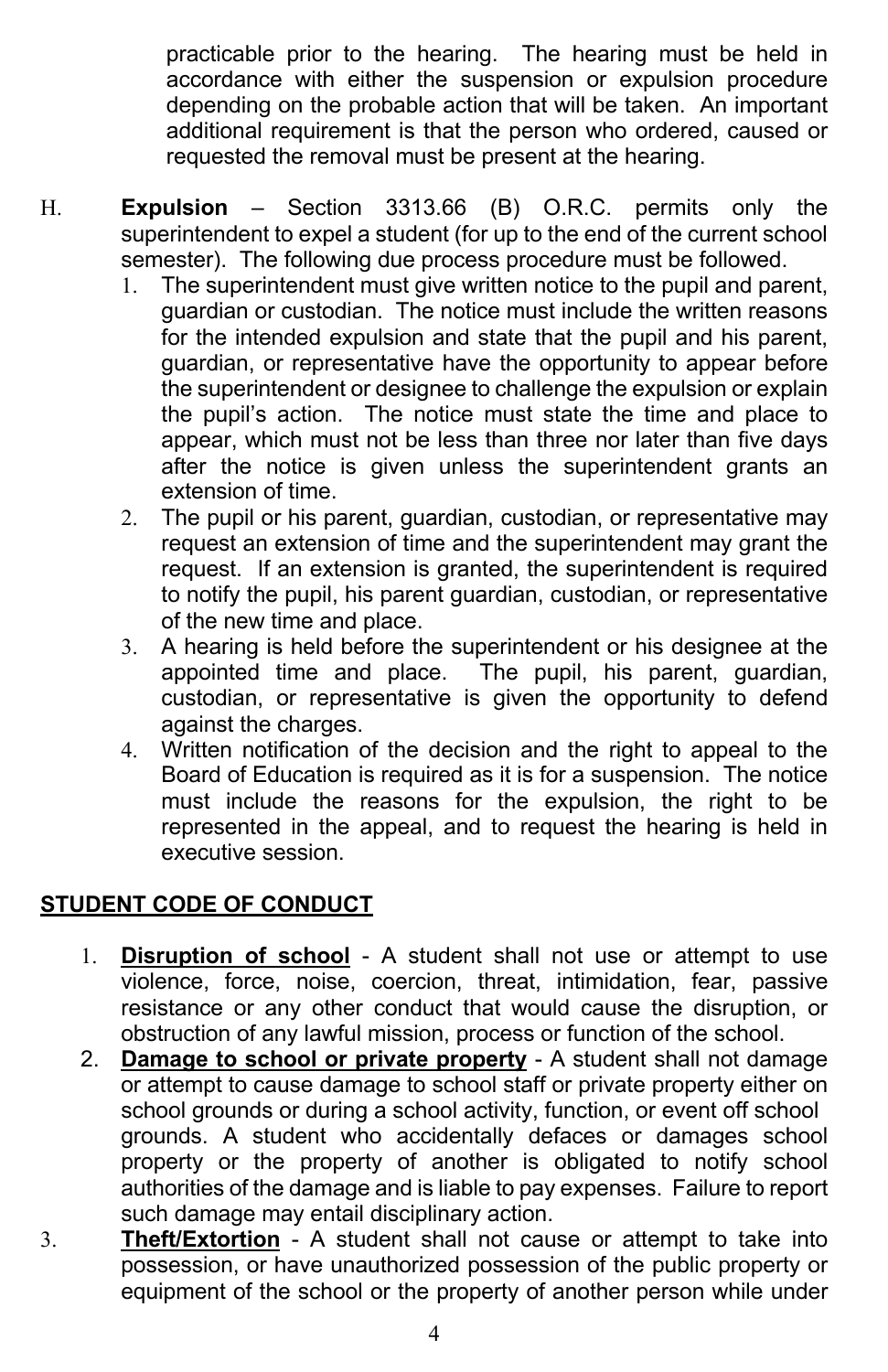the jurisdiction of the school. No student shall obtain money, items of value, or special favors from anyone by implied force.

- 4. **Physical abuse, threatening behavior, harassment and hazing.** A student shall not harass, cause injury or behave in such a way to attempt, threaten or cause injury to other students, school employees or other person while under the jurisdiction of the school and/or on school property.
- 5. **Exhibiting the effects of, possession, sale, or distribution of alcohol, drugs, counterfeits, or drug paraphernalia.** A student shall not possess, use, exhibit evidence of use/consumption, transmit, sell any of the above on school grounds, or any activity under the jurisdiction of the school, held off school grounds during the same calendar day when the student is or will be subject to school authority.
- 6. **Use of Tobacco**. Students shall not possess, use, and/or transmit cigarettes or tobacco products including smokeless tobacco and nontobacco facsimiles. This prohibition includes e-cigarettes, vapor pens and/or any type of delivery system for nicotine or similar items, smokerelated matches, lighters, and cigarette wrapping paper on school property or school activities under the authority of the school.
- 7. **Weapons, explosives and dangerous instruments**. A student shall not possess, handle or transmit any weapons, explosives, and dangerous instruments or counterfeit weapons, which a reasonable person might consider capable of harming a person or property while on school property or any activity under the authority of the school.
- 8. **Profanity and or obscene language, falsification**. A student shall not use profanity or obscene language, gestures, signs, in written or verbal form. Included in this prohibition is the use of obscene pictures or publications. Falsification. A student shall not lie about, fabricate, distort or misrepresent in verbal or written form, information given to school employees.
- 9. **Insubordination, inappropriate behavior, and repeated offenses.** A student shall comply with directives and reasonable requests of teachers, student teachers, substitutes and other school personnel. Inappropriate behavior. A student shall not behave in a disrespectful, belligerent, or otherwise inappropriate manner towards any other student or aforementioned school personnel. Because most discipline is progressive repeated offenses of even what may appear minor in nature, may be dealt with severely because of the number of repeats. For example, multiple after school assignments could result in an out of school suspension.
- 10. **Abuse, misuse, non-educational use of computer hardware and/or software**. As defined in the handbook includes but not limited to unauthorized access, tampering, duplication or non-educational use of school computers. Students may not bring laptops, discs or part of a personal computer from home.

# **BULLYING/HARASSMENT**

There is a link on the Allen East website that allows for anonymous reporting. Paper forms are available in both offices. Students engaging in cyberbullying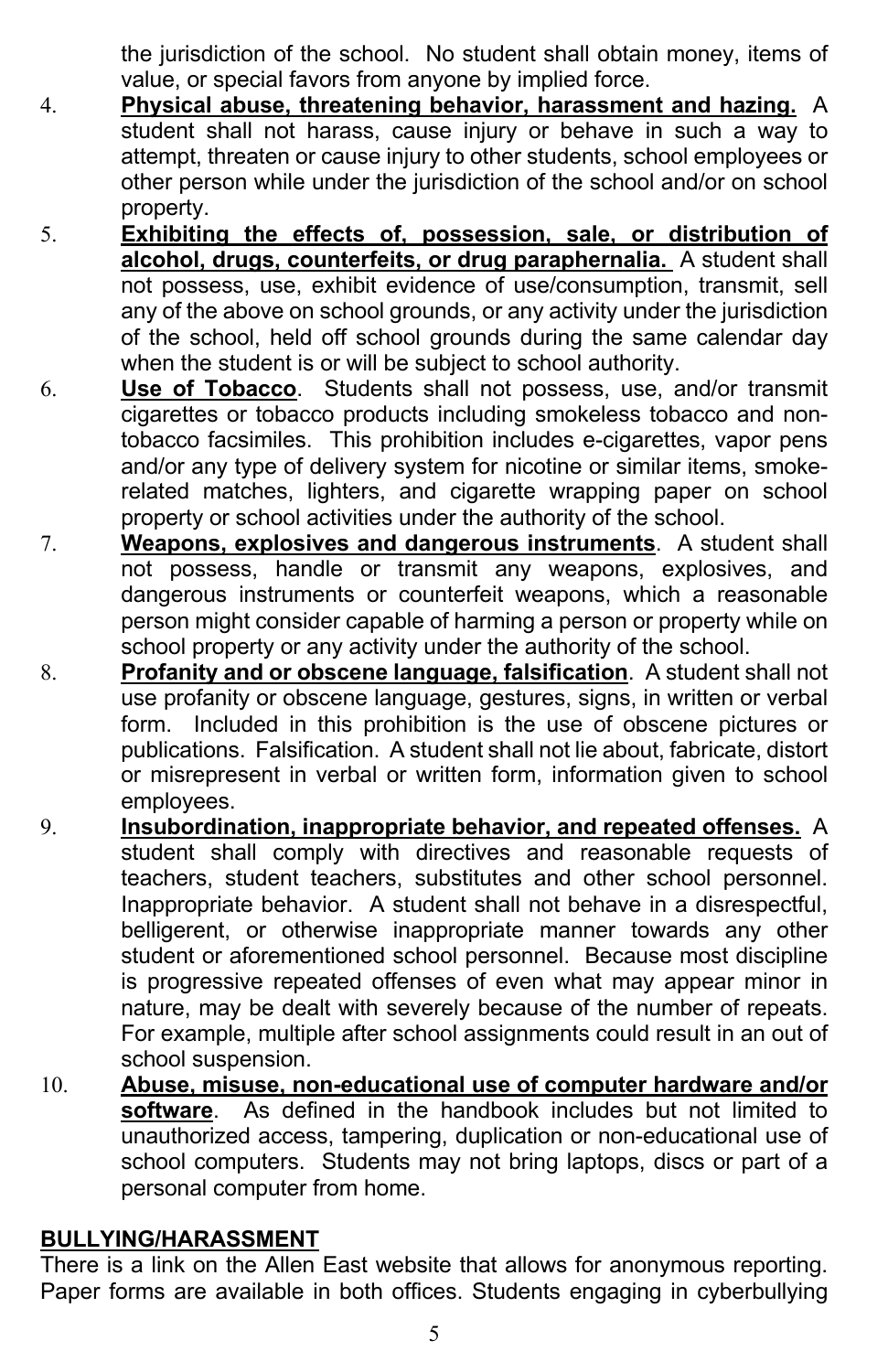may be suspended. Harassment, intimidation, or bullying behavior by any student in the Allen East Local School District is strictly prohibited, and such conduct may result in disciplinary action, including suspension and/or expulsion from school. "Harassment, intimidation, or bullying", in accordance with R.C. 3313.666 means any intentional written, verbal, graphic or physical act including electronically transmitted acts i.e., internet, cell phone, or wireless handheld device, either overt or covert, by a student or group of students toward other students, including violence within a dating relationship, with the intent to harass, intimidate, injure, threaten, ridicule, or humiliate. Such behaviors are prohibited on or immediately adjacent to school grounds, at any school-sponsored activity, on school provided transportation, or at any official school bus stop that a reasonable person under the circumstances should know will have the effect of: Causing mental or physical harm to the other students' including placing an individual in reasonable fear of physical harm and /or damaging of students' personal property; and, is severe, persistent, or pervasive that it creates an intimidating, threatening, or abusive educational environment for the other students.

# **OTHER VIOLATIONS**

- Plagiarism/cheating: The classroom teacher notifies the principal, and then contacts the parent and may give partial credit for a redone cheating assignment or they may give zero credit.
- Public display of affection.
- Bus misconduct as defined in the district transportation guidelines.
- Once on school property, students must sign out prior to leaving and sign back in upon return, when leaving or arriving prior to 3:05.
- Misconduct at a co-curricular event.
- Misconduct away from school for a school function.
- Students are allowed to consume food and drink in the cafeteria only. Breakfast can be taken to the first period class.
- Electronic devices are permitted in the hall, commons and auditeria. It is the discretion of the classroom teacher as to student electronic use within their classroom.
- Students must exit their vehicle upon arrival to school and enter the building.
- To avoid theft of personal property, students are advised to keep a personal lock on their lockers at all times. Allen East is not liable for theft of student personal property.
- Students may be out of class only with a pass designating the permitted area of the building.
- Students are to use designated hallways only. Cutting through the cafeteria is not permitted.
- Signs and decorations must be approved prior to hanging and only painters' tape is permissible.
- For security reasons, there will be no delivery of flowers, balloons, etc. directly to the student.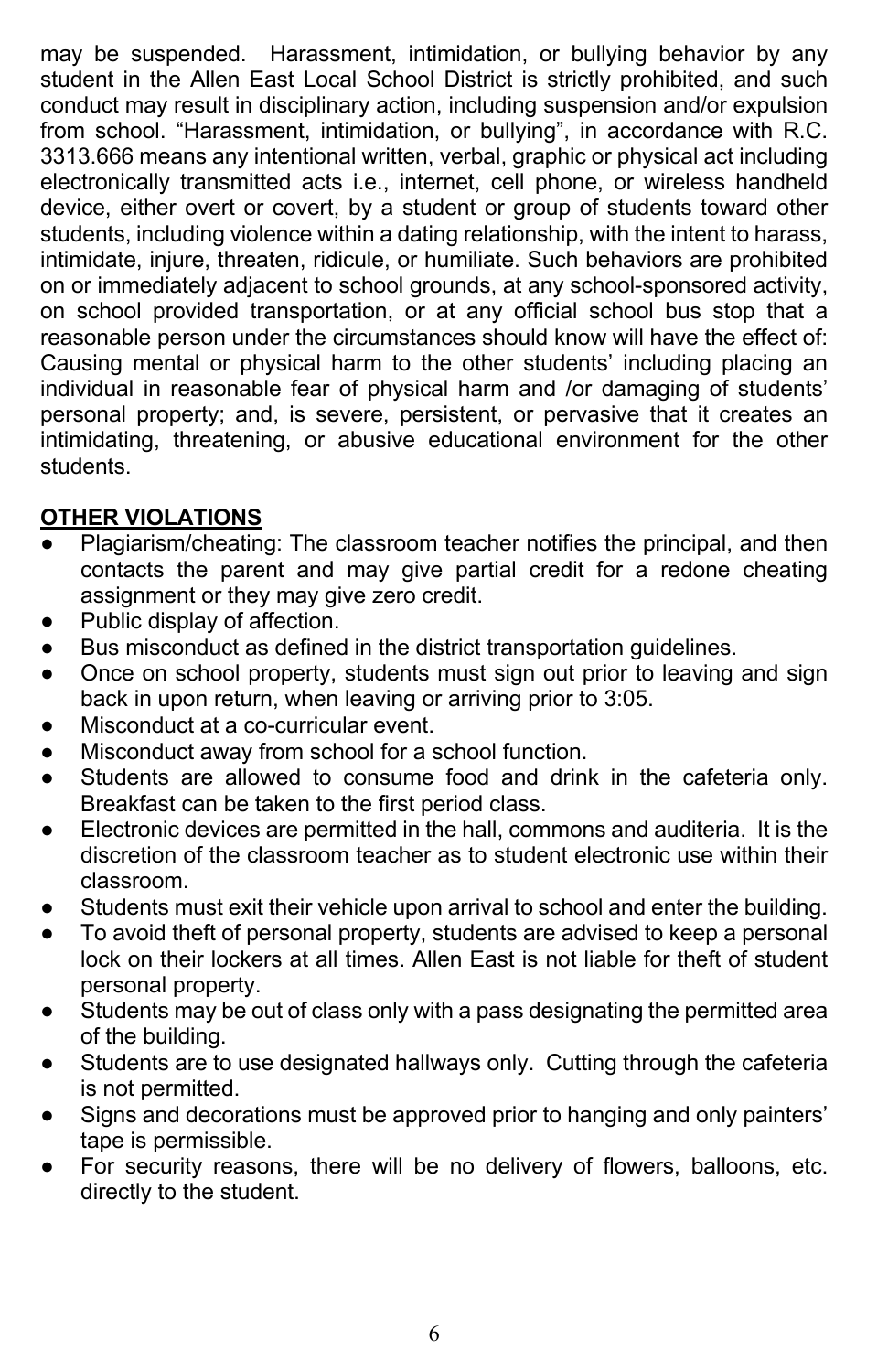# **MEDICATION POLICY**

The Board recognizes that prescription medication and over-the-counter medications are sometimes needed in order for students to attend school regularly. Students are required to bring prescription and over-the-counter medications to the school nurse with the proper documentation required upon their arrival at school. The medications must be in the original package/container. Only the school nurse or school designee may administer the medication. Failure to follow this policy may result in disciplinary action.

#### **DRESS REGULATIONS**

Dress may be regulated when said attire is bizarre, offensive, disruptive, or distracting to the educational process. The final decision on appropriate dress shall rest with the school administration.

- 1. Dresses, skirts, and shorts may be no shorter than fingertip length. Skirts and shorts must be worn at the waist. Girls may wear sleeveless.Tops must have an appropriate neckline (buttoned or not buttoned). No cleavage may be showing.
- 2. Students are expected to have hairstyles that are neat and clean.
- 3. Clothing with offensive illustrations, or illustrations, slogans, profanity or logos pertaining to alcohol, tobacco products, or drugs may not be worn. If you are not sure, don't wear it.
- 4. No student will be permitted to wear any clothing that exposes any part of the midriff.
- 5. Proper undergarments must be worn at all times.
- 6. Shoes must be worn.
- 7. Hats are not to be worn in the school building during the school day.
- 8. Personal cleanliness is encouraged and expected.
- 9. Clothing that is soiled or clothing with holes may not be worn. This includes cut off clothing. Pants with holes may be worn but no skin can be exposed above fingertip length.

Insubordination regarding dress code may result in an After-School Assignment. **Further violations – See Discipline Procedure**

# **ATTENDANCE AND TARDINESS POLICY**

Regular attendance is required of all students. It is the responsibility of the student to contact the teacher(s) to make up any work missed during any absence. Students will receive credit for make-up work. Excused absence must be verified.

- A. Excused absence full credit if work is made up during the allotted time.
- B. Unexcused absence ORC will be followed in regards to truancy.
- C. Truancy/Suspension –All graded work may be made up for credit in the allotted time.
- D. Referral to the principal may result in additional discipline.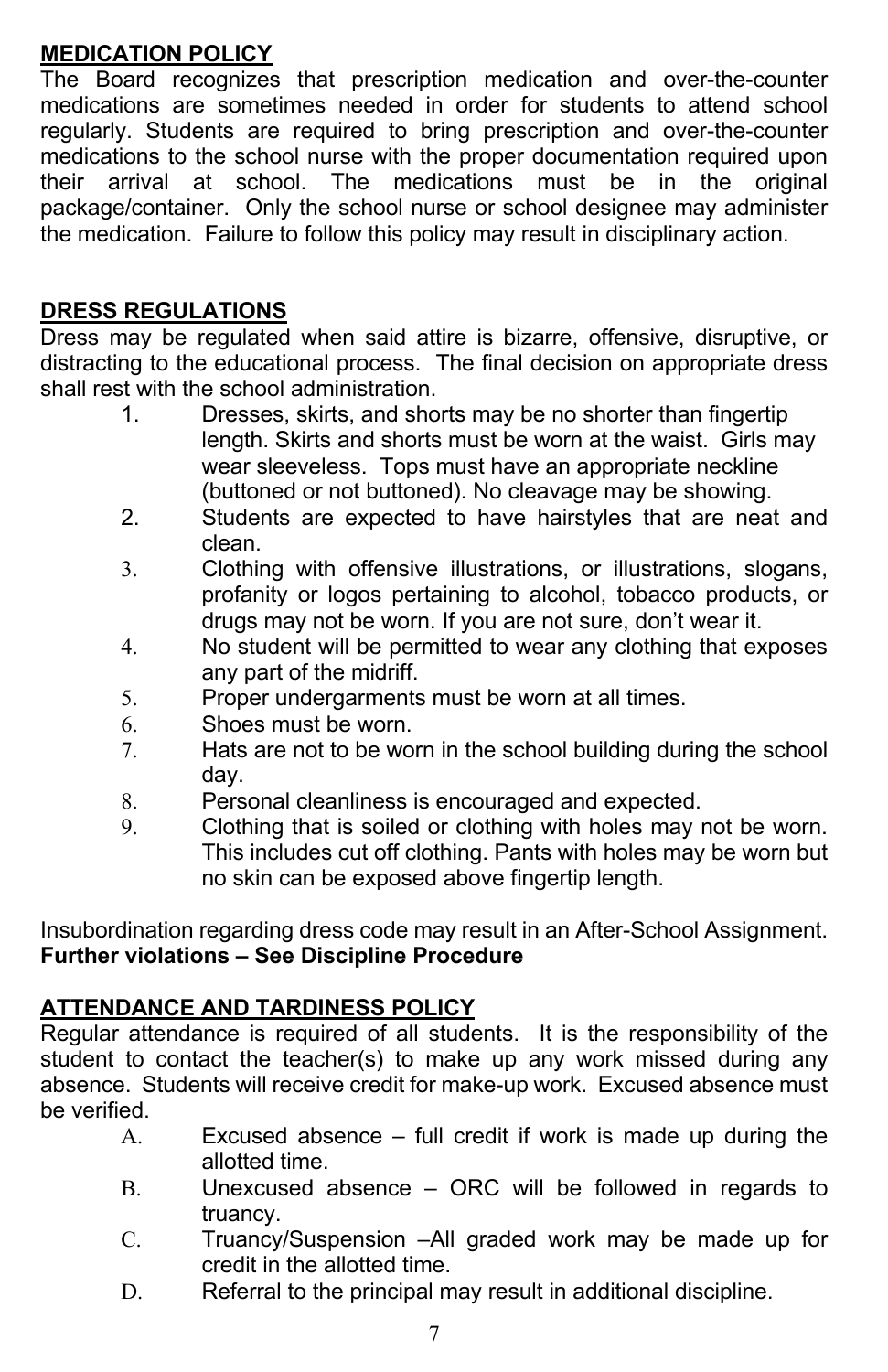- E. Students who have medical appointments during the school day should notify the attendance office before school. A doctor's note confirming the appointment is necessary for the absence to be excused.
- F. Expulsion no make-up work allowed.

Teachers shall require a student to make-up specific work. The teacher shall determine the time limit for make-up work. OHSAA eligibility requires all incompletes must be finished with-in two weeks of the grading period.

Absences will be excused only for reasons stated in the Ohio Revised Code.

- A. Personal Illness
- B. Illness in family
- C. Quarantine of the home
- D. Death of a relative
- E. Observance of a religious holiday
- F. An emergency or set of circumstances which, in the judgement of the principal, constitutes a good and sufficient cause for absence. (Note: Hunting is unexcused.)
- **G.** Vacation Family vacation excused up to seven school days per year. No vacation days will be excused on final exam days. **Building principal must be notified prior to vacation.**

A student who is unexcused absent or absent due to illness during the last half of the school day may not attend or participate in any school sponsored activity for the remainder of that calendar day.

If a student is absent from school during the last half of the day due to illness (excused), and then attends a school function (participant/spectator) that day, the absence becomes unexcused unless approved by the principal.

# **ABSENCE/TARDINESS FROM SCHOOL**

Procedure to follow for excused absence/tardiness:

- A. Please call the school after 7:30 a.m. if a student is going to be absent and give the reason. A written excuse from the parent or guardian must be brought to school the following day.
- B. If absence is due to a visit to the doctor, verification from the doctor must be provided.
- C. If the student does not provide a written excuse the student is considered truant or unexcused.
- D. If no call or written excuse is received the first day back, the student is considered TRUANT OR UNEXCUSED

NOTE: Absences totaling more than ten days (or less if deemed necessary) regardless of the reasons will be considered "frequently absent." This pattern of frequent "illness" will require parents to provide a statement from a physician describing the health condition that is causing the frequent illness and the treatment that is being provided to verify the condition.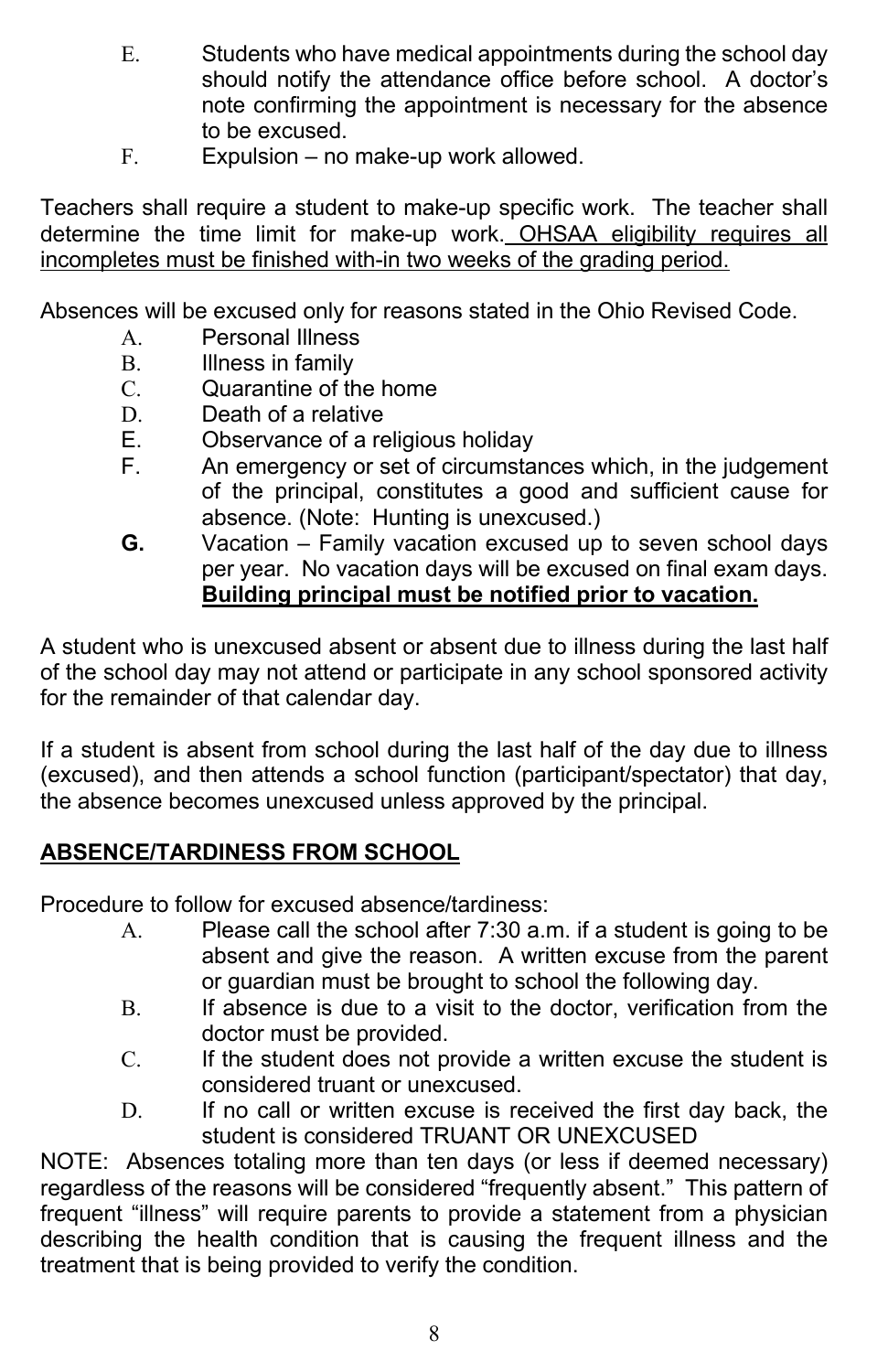# **CONSEQUENCES FOR UNEXCUSED ABSENCES AND TRUANCY**

- A. Students determined unexcused absent will be warned first.
- B. Subsequent unexcused days will be referred to the principal.
- C. Students who are truant (not at home, not in school) will be referred to the principal immediately.
- D. Consequences may include but not limited to, After school assignments, parental meetings, assignment to study table, meetings with a resource officer, suspension of driving privileges and/or referral to the juvenile court.

# **TARDINESS**

If possible, students should call the school to notify the reason for the tardy.

There are many reasons to be tardy but **only those listed in the Ohio Revised Code are excusable.**

- A. Unexcused reason will be warned then referred to the principal.
- B. Tardiness to class within 3 minutes will be handled by the teacher's discipline plan.
- C. Tardiness to class over 3 minutes may be referred to the Principal.
- E. Students cutting class will be referred to the principal immediately.
- F. Every fifth unexcused tardy to school will result in an after-school assignment to study table, after ten a referral to juvenile court may be made.

# **DIRECTORY INFORMATION**

The exception to disclosure of student information without consent is the release of "directory information." The district will make the information listed below as directory information available upon legitimate request unless a parent/guardian or student 18 years or older notifies the school in writing by September 15 of each school year that (s)he will not permit distribution of the following information. Under Ohio law, directory information includes the following: student's name, address, telephone, date and place of birth, major field of study, participation in officially recognized activities and sports, weight and height of members of athletic teams, dates of attendance, date of graduation and awards received.

# **ACTIVITY CONFLICTS**

The following guidelines should be used to determine a student's participation when a conflict in scheduling arises:

A performance (athletic event, contest, play, concert etc.) has priority over any practice or rehearsal. When two events of equal value conflict, the student may participate in the event of his/her choice without fear of penalty or consequence. Students are to inform coaches/advisors of conflicts as soon as they become aware of them.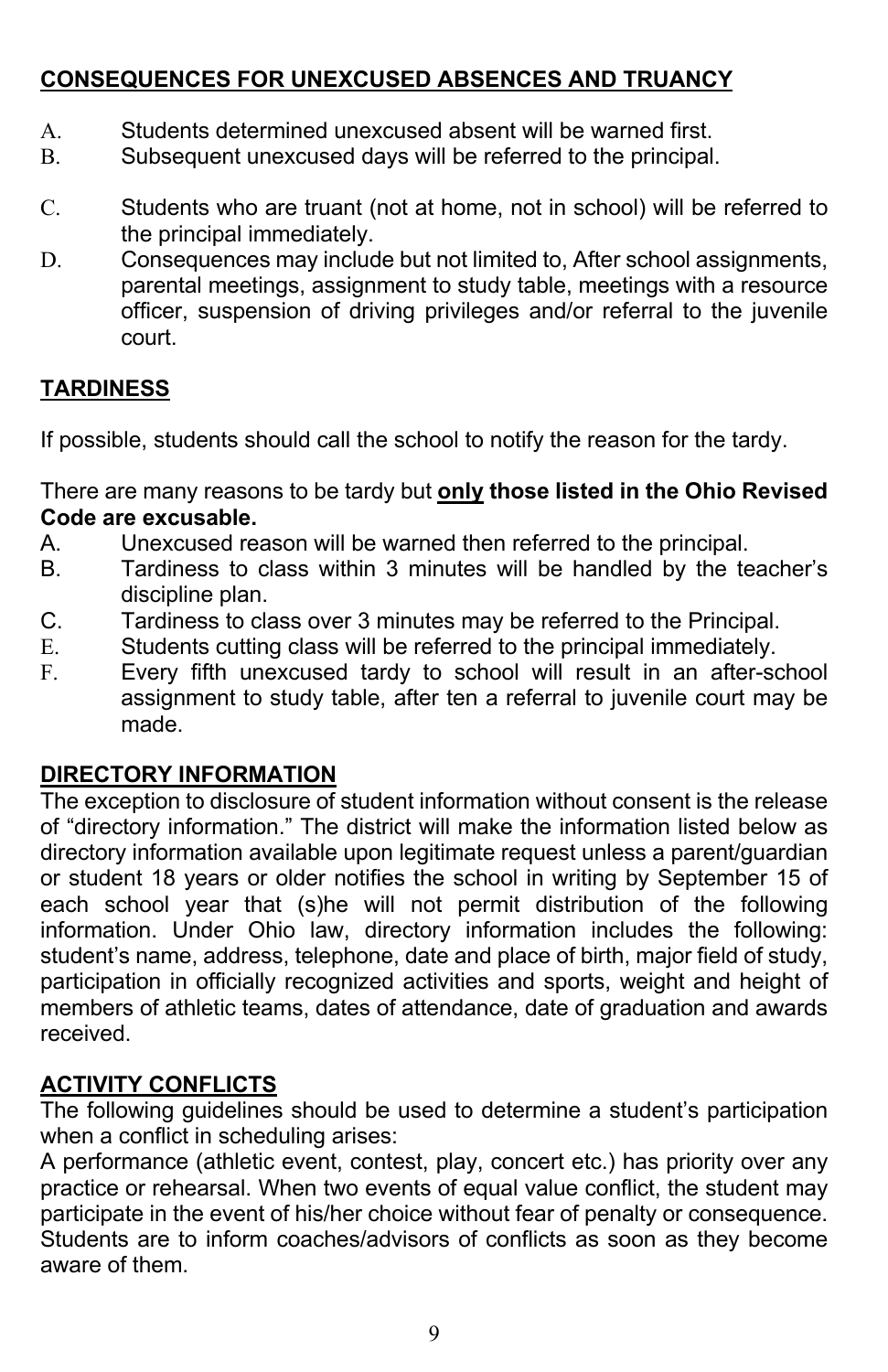# **ACCEPTABLE USER POLICY**

# **A. Computer/Internet Users Shall:**

- 1. Use the computers/internet and other equipment for education, research, and information consistent with the goals of the district.
- 2. Obey all copyright laws.
- 3. Report any illegal or misuse of the computers/internet.
- 4. Accept responsibilities for the care of the equipment and respect for other individual work, files, and programs.
- 5. Keep their passwords confidential.

# **B. Computer/Internet Users Shall Not:**

- 1. Reveal personal information on the Internet such as address, phone number, credit card information, social security number of self or others, nor engage in conversation.
- 2. Access or modify other accounts, data, files, or passwords nor access inappropriate files or materials including pornographic material.
- 3. Use the computer/internet to send or receive messages that are consistent with the District's
- 4. Code of Conduct this includes messages that are inflammatory, harassing in nature, sexist, racial, or contains obscene or pornographic material. The definition of what is inflammatory, harassing in nature; sexist, racist, obscene or pornographic shall be determined by the Allen East Local **School**
- 5. Download music or programs without permission.
- 6. The Allen East Local School District through designated representative(s) reserves the right to access, read, or delete any information stored on the network. This would include student work, e-mail, or other files on the network.
- 7. Students may not bring discs, laptops, or any personal computer products from home to school without permission.

**Failure to follow these regulations will result in loss of computer/internet access and/or disciplinary action based on the Student Code of Conduct.**

# **TRANSPORTATION GUIDELINES**

- 1. Buses will operate on the approved time schedule. The following procedure will apply:
	- Students should be waiting outside at least five (5) minutes before the bus is scheduled to arrive.
	- If the bus is early, the driver will wait until the regular pick-up time before proceeding.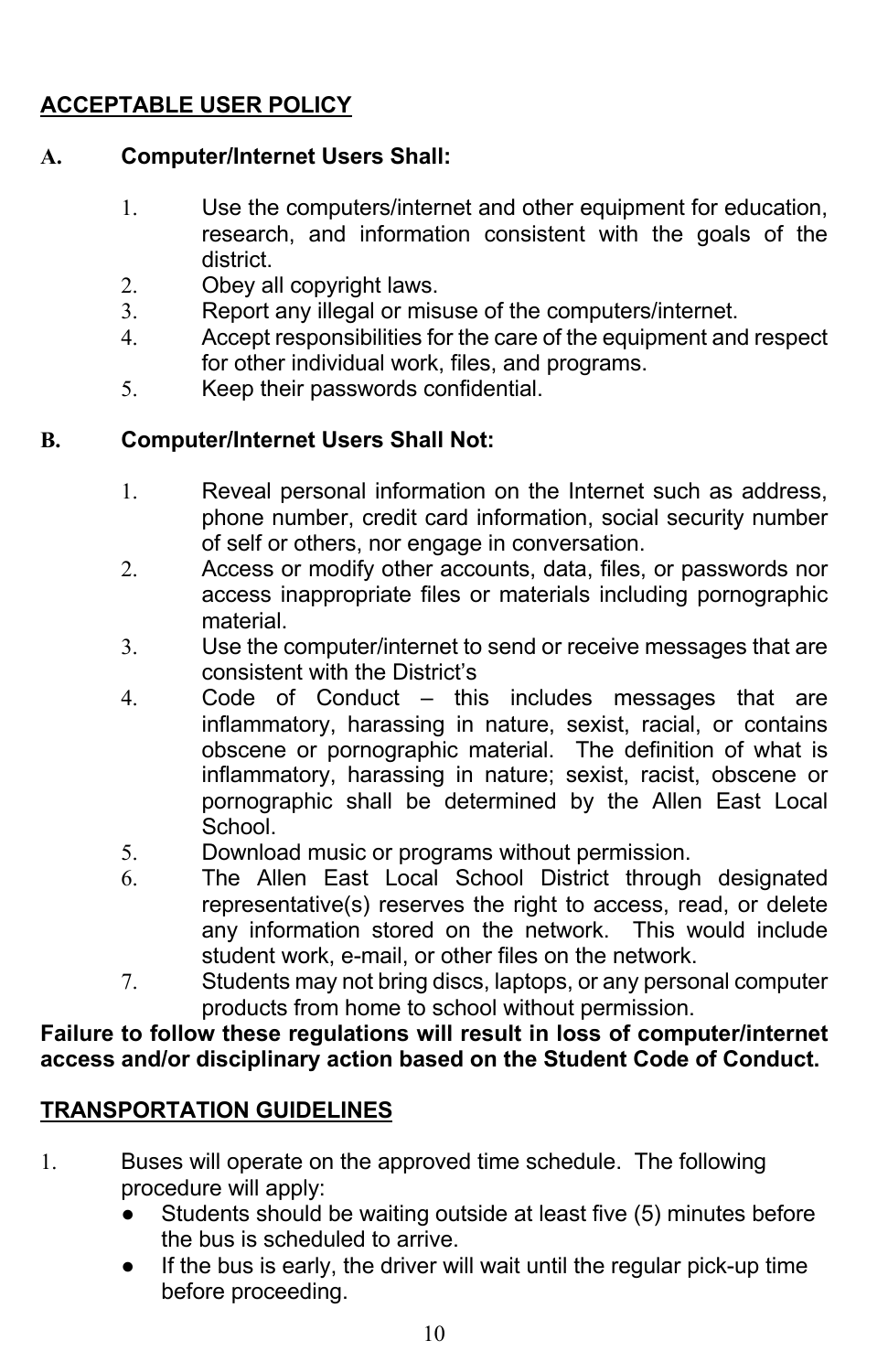- If the bus is on time, the driver will stop, blow the horn three times and look for movement. If no movement is seen, the bus will proceed.
- If the bus is late, the driver will stop and look for movement. If no movement is seen, the driver will proceed.
- 2. At the end of the school day, drop-off times may vary. If a child is of Primary age (K-4), the parent or guardian should have someone at the drop-off for his or her child.
- 3. The drop-off procedure for K-4 students will be as follows:
	- If the driver suspects no one is at the drop-off location for the student, the driver will blow the horn three times and look for movement. If no movement is seen, the driver will reach the dispatcher via radio and have the dispatcher attempt to reach the home by phone. If no one is reached, the driver will continue on his/her route with the child and return him/her to the bus garage at the school. Further attempts will be made by the school to reach the parent/guardian that the child is to be picked up at the school.
- 4. The Bus Driver shall be in charge of the bus at all times and shall be responsible for order.
- 5. Disorderly conduct and/or insubordination shall be sufficient reasons for refusing transportation services to any pupil. While riding a school bus, reasonable conversation is permissible but is regulated by the bus driver.
- 6. No use of tobacco in any form is permitted while on the bus or at the bus stop area.
- 7. Law at all railroad crossings requires silence.
- 8. No profanity is permitted.
- 9. All body parts (hands, arms, head, etc.) are to stay inside the bus.
- 10. Pupils must **stay in their assigned seat** during the duration of the ride. **No Standing. Pupils must not have any part of themselves or their possessions in the aisle of the bus.**
- 11. No food or drink (unless for medical purposes and with the school nurse's permission) is allowed to be consumed on the bus.
- 12. No unauthorized touching, hitting, or fighting of any kind is allowed.
- 13. No animals, firearms, ammunition, explosives, and other dangerous materials or objects, which may interfere with the safe operation of the school bus, will be transported. The aisle of the bus must be kept clear.
- 14. Individual device usage is permitted only with headphones and the driver's permission. The school is not responsible for the loss or damage of this property.
- 15. **Children will be picked up and dropped off at their designated stops only! Permission may be granted for modifications of this only via a pre-approved note signed by the Superintendent, Transportation Supervisor, or Building Principal.**
- 16. Do not throw anything on or from the bus.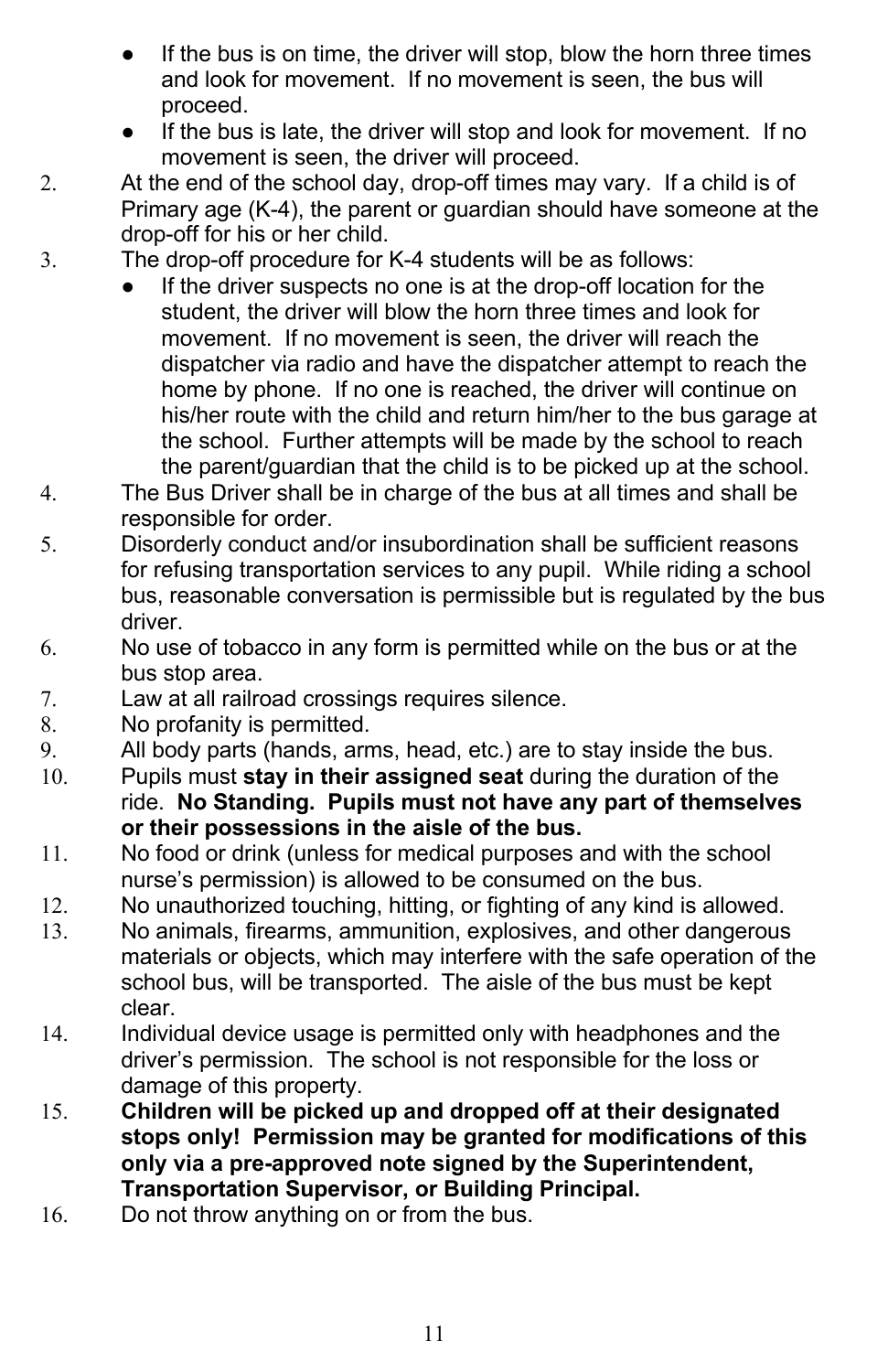#### **GRADE SCALE**

| %      | Reg. Wt.  | AP/CC+/Adv. Wt. |
|--------|-----------|-----------------|
| 94-100 | 4.0       | 4.5             |
| 91-93  | 3.7       | 4.2             |
| 88-90  | 3.3       | 3.8             |
| 84-87  | 3.0       | 3.5             |
| 81-83  | 2.7       | 3.2             |
| 78-80  | 2.3       | 2.8             |
| 73-77  | 2.0       | 2.5             |
| 70-72  | 1.7       | 2.2             |
| 67-69  | 1.3       | 1.8             |
| 63-66  | 1.0       | 1.5             |
| 60-62  | .7        | 1.2             |
| 52-59  | $\cdot$ 3 | .3              |
|        |           |                 |

# **VEHICLE REGISTRATION AND USE**

Driving to school may be revoked for any manner of reckless operation of your vehicle. Any licensed student may drive a street legal vehicle to school. All student drivers must park in the area near the football stadium or student designated lot. Proper safety must be observed at all times. All vehicles driven to school must be registered in the office. If you drive more than one vehicle, you must register each vehicle. Students must park in a single, designated space. Parking in any area or space not designated for parking may result in disciplinary action, loss of driving privileges to school or your car being towed at owner expense.

# **COLLEGE CREDIT PLUS**

Students, in grades 7-12 that qualify, have the opportunity to take courses for college credit. All universities are extensions of our school program: therefore, students who elect to attend any university are subject to disciplinary action based upon the Student Code of Conduct of either Allen East High School and/or the specific university. Consequently, conduct and/or involvement in any activity that may or does result in disciplinary action by one school may be grounds for similar disciplinary action by the other school.

# **SCHOOL BOOKS**

It is recommended school books be covered. Students losing or damaging school books beyond repair will be assessed the following fine: 1<sup>st</sup> year 100% of replacement cost,  $2^{nd}$  year 80% of replacement cost,  $3^{rd}$  year 70% of replacement cost, 4<sup>th</sup> year 60% of replacement cost, 5<sup>th</sup> year 50% of replacement cost. After  $5<sup>th</sup>$  year adjusted fee not to exceed \$10.00.

# **VALUABLES**

Students should keep anything valuable at home. Students only need a minimum amount of money at school. In the locker room, you should have a lock for the locker you use and keep all of your possessions secure.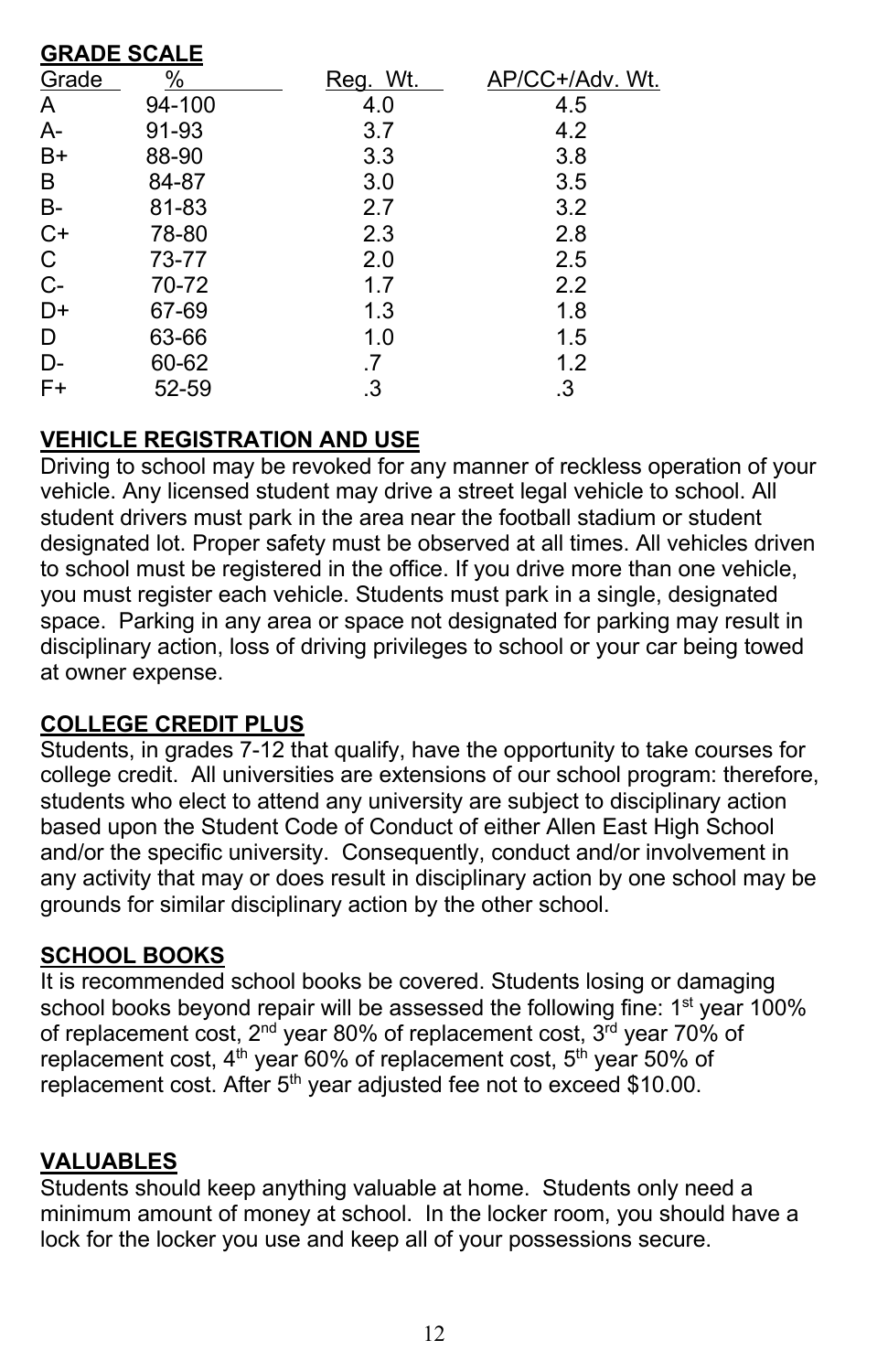WB 8:17 WB: 9:17 1st 8:20-9:08 1st 9:20-9:53  $2^{nd}$  9:11-9:58  $2^{nd}$  9:56-10:28<br> $3^{rd}$  10:01-10:48  $3^{rd}$  10:31-11:03 3rd 10:01-10:48  $5<sup>th</sup>$  11:41-12:08 AT  $6<sup>th</sup>$  12:38-1:25 6<sup>th</sup> 12:38-1:25  $7<sup>th</sup>$  1:28-2:15  $7<sup>th</sup>$  1:28-2:15 8<sup>th</sup> 2:18-3:05 8<sup>th</sup> 2:18-3:05

#### **BELL SCHEDULE ONE HOUR DELAY**

 $4^{\text{th}}$  10:51-11:38  $5^{\text{th}}$  11:41-12:08 AT  $5^{\text{th}}$  11:41-12:08 AT Lunch 12:08-12:35 Lunch 12:08-12:35

# **TWO HOUR DELAY**

WB: 10:17 1st 10:20-10:45 2nd 10:48-11:13 3rd 11:16-11:41 5th 11:44-12:08 AT Lunch 12:08-12:35 4th 12:38-1:12 6th 1:15-1:49 7th 1:43-2:27 8th 2:31-3:05

# **PE REQUIREMENT**

Students who have participated in interscholastic athletics, marching band, or cheerleading for at least two (2) full seasons as defined in the Allen East High School handbook, while enrolled in grades 9 through 12, and as documented by the High School Principal or student affairs director, may be excused from the high school physical education requirement. Students electing such an excuse shall complete one-half (1/2) unit of at least sixty (60) hours of instruction in another course of study which is designated by the Board as meeting the high school curriculum requirements.